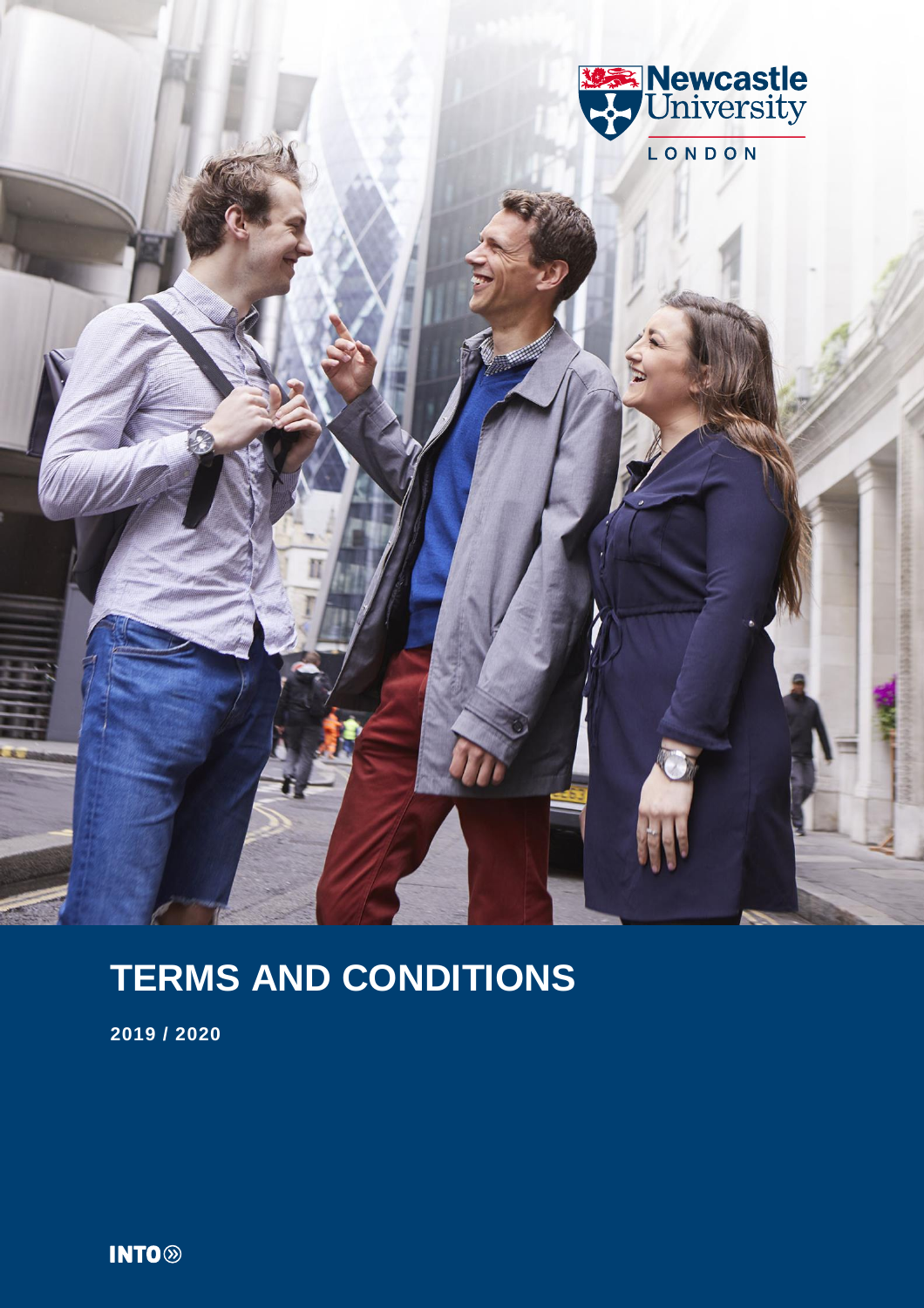# **Newcastle University London**

# **Terms and Conditions**

# **2019/2020**

# **1. Application of the Terms and Conditions**

- a. These terms, together with those terms contained in any Offer Letter, (together the "Terms and Conditions") set out the contractual terms which apply between Newcastle University INTO London LLP ("NUL", or "we"), a limited liability partnership registered in England with company number OC397962 and whose registered office is at One Gloucester Place, Brighton, United Kingdom, BN1 4AA and any person (the "Student"/"you") that submits an application form for an English language course and/or a University preparation programme or any other NUL courses excluding the Higher Education programmes (the "Course") to NUL.
- b. As such, you should ensure you read these Terms and Conditions very carefully before signing and submitting your application for admission onto a Course at NUL (the "Application Form").
- c. For the purposes of the Terms and Conditions, any reference to NUL includes the following entities: INTO University Partnerships Limited and IUP 2 LLP ("INTO").
- d. The following rules of interpretation will apply to these Terms and Conditions:
	- i. Unless the context otherwise requires, words in the singular shall include the plural and the plural shall include the singular.
	- ii. Unless the context otherwise requires, a reference to one gender shall include a reference to other genders.
	- iii. Any words following the terms including, include, in particular, for example or any similar expression shall be construed as illustrative and shall not limit the sense of the words, description, definition, phrase or term preceding those terms.
	- iv. A reference to a statute or statutory provision is a reference to it as amended, extended or re-enacted from time to time.
	- v. A reference to a statute or statutory provision shall include all subordinate legislation made from time to time under the statute or statutory provision.

## **2. Application to the Course and Confirmation of Acceptance**

- a. To apply for a place on a Course, you should complete the Application Form and submit it to the NUL Admissions Office in accordance with the instructions detailed in the Application Form.
- b. NUL may accept or reject your Application Form at its absolute discretion. If NUL decides to accept your Application Form, NUL will issue you with a written offer of a place on a Course, which will include any conditions that must be met by you and for which the offer is conditional upon (the "Offer Letter"), together with an acceptance form which you must complete if you wish to accept the offer (the "Acceptance Form").
- c. In order to accept the offer, you must:
	- i. complete and return the Acceptance Form confirming acceptance of the offer of the place indicated in the Offer Letter (details of where to return your completed Acceptance Form can be found in the Offer Letter);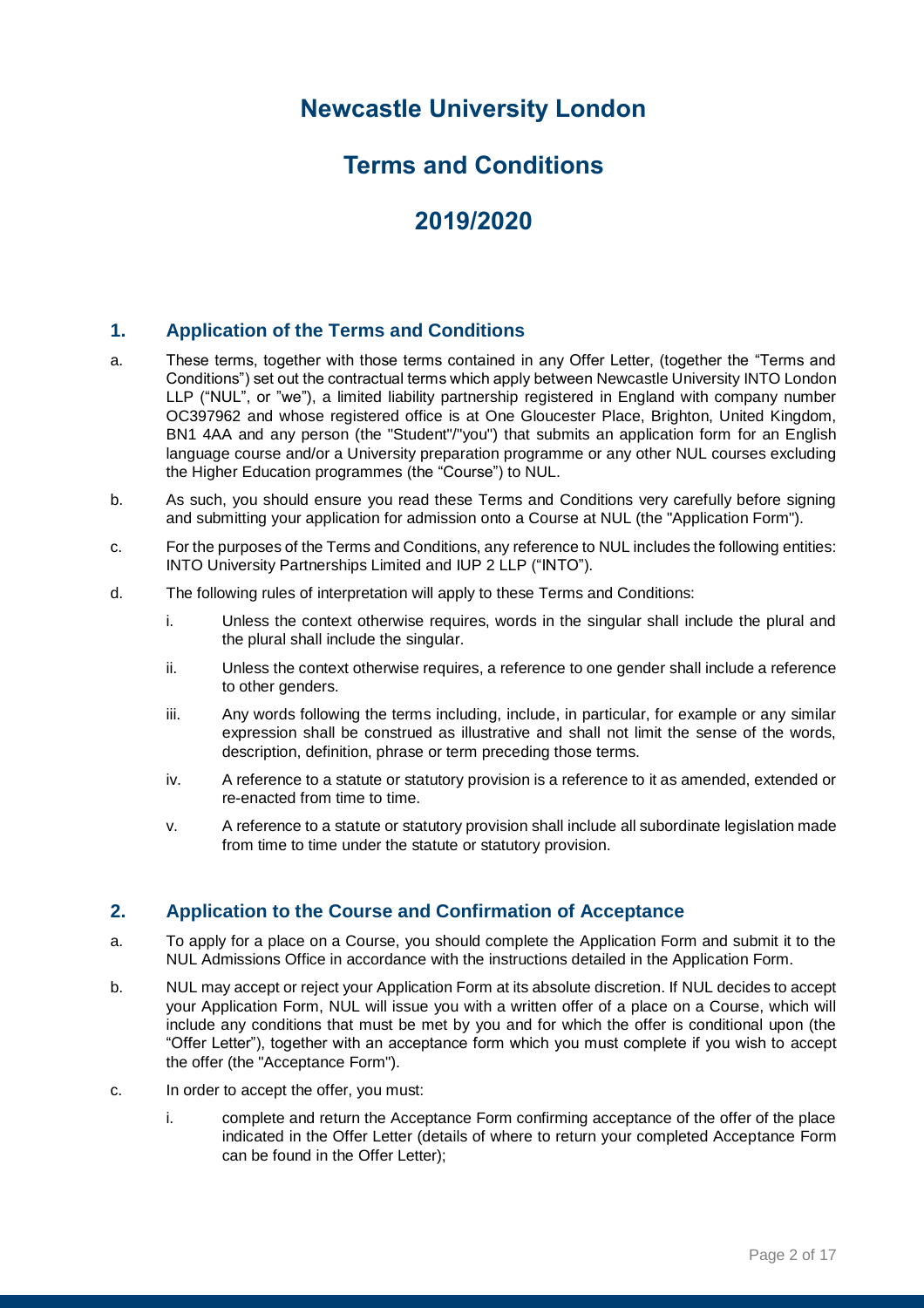- ii. pay the initial payments the tuition initial payment (the "Tuition Initial Payment") will be deducted from the tuition fees due for the Course and the accommodation initial payment (the "Accommodation Initial Payment") will be deducted from the accommodation costs (together "the Initial Payments"). The Initial Payments details will be set out in the Offer Letter; and
- iii. where applicable, pay the Uniplan Insurance premium as set out in the Offer Letter (the "Premium") or provide proof of an alternative insurance cover acceptable to NUL.
- d. After completion of the actions listed in paragraph 2c above, the contract between the Student and NUL is formed and will not terminate until either the Course that you are enrolled on comes to an end and you have received all your results, including those relating to any resits, or you cancel or withdraw from the Course in accordance with these Terms and Conditions. However, if the offer is 'conditional' on the Student meeting certain criteria (as set out in the Offer Letter), the contract shall not come into force unless and until the Student meets those conditions in addition to completing the actions listed in paragraph 2c above.

## **3. Course Fees and Payment**

- a. A breakdown of the fees payable by the Student (the "Fees") are set out in the 'Pro Forma Invoice of Fees' (the "Invoice") included in the Offer Letter. The balance of the Invoice, i.e. the total amount due less the Initial Payments and, if applicable, the Premium, must be paid to NUL at least six weeks prior to the start date of the Course (as stated in the Offer Letter) (the "Payment Due Date"). Once you have confirmed acceptance of your Course, the amount of the Course Fees will be fixed for the duration of the Course. NUL reserves the right to make changes to the amount of Fees due should changes to your study plan be made.
- b. Students are advised there may be other costs associated with their Course which are payable by the Student. Details of the additional fees payable for a Course can be found a[t www.intostudy.com.](http://www.intostudy.com/) Additional fees that may be payable include, but are not limited to:
	- i. One to one tuition Any Student who requires one to one tuition must agree such tuition with NUL in advance. The cost of English language tuition is available on request from the Academic Director at NUL and will be invoiced and payable by the Student in advance. One to one tuition for other subjects may be available and charges may vary. The Student should speak to the Academic Director at NUL in the first instance to confirm what tuition is available and to confirm the cost.
	- ii. Textbooks Textbooks and/or appropriate Course materials (the "Materials") will be supplied to Students on enrolment. Students will be invoiced for the Materials on the Invoice which, together with the rest of the Fees, shall be payable by the Payment Due Date. The cost of the Materials will vary depending on the particular Course being studied, however, the amount payable for the Materials shall be as set out in the Invoice.
	- iii. Laboratory/studio/workshop fees Students who are enrolled on Courses requiring the use of a laboratory, workshop or studio will be charged a fee to cover the use of the laboratory, workshop or studio facilities. Students will be invoiced for this fee on the Invoice which, together with the rest of the Fees, shall be payable by the Payment Due Date.
	- iv. Enrolment fee Some Courses may incur an enrolment fee. Students will be invoiced for this fee on the Invoice which, together with the rest of the Fees, shall be payable by the Payment Due Date.
	- v. Incidental costs There may be other incidental costs associated with a Course which are payable by the Student, for example, the cost of a field trip which the Student is required to attend as part of their Course. Incidental costs will vary, depending on the Course being studied.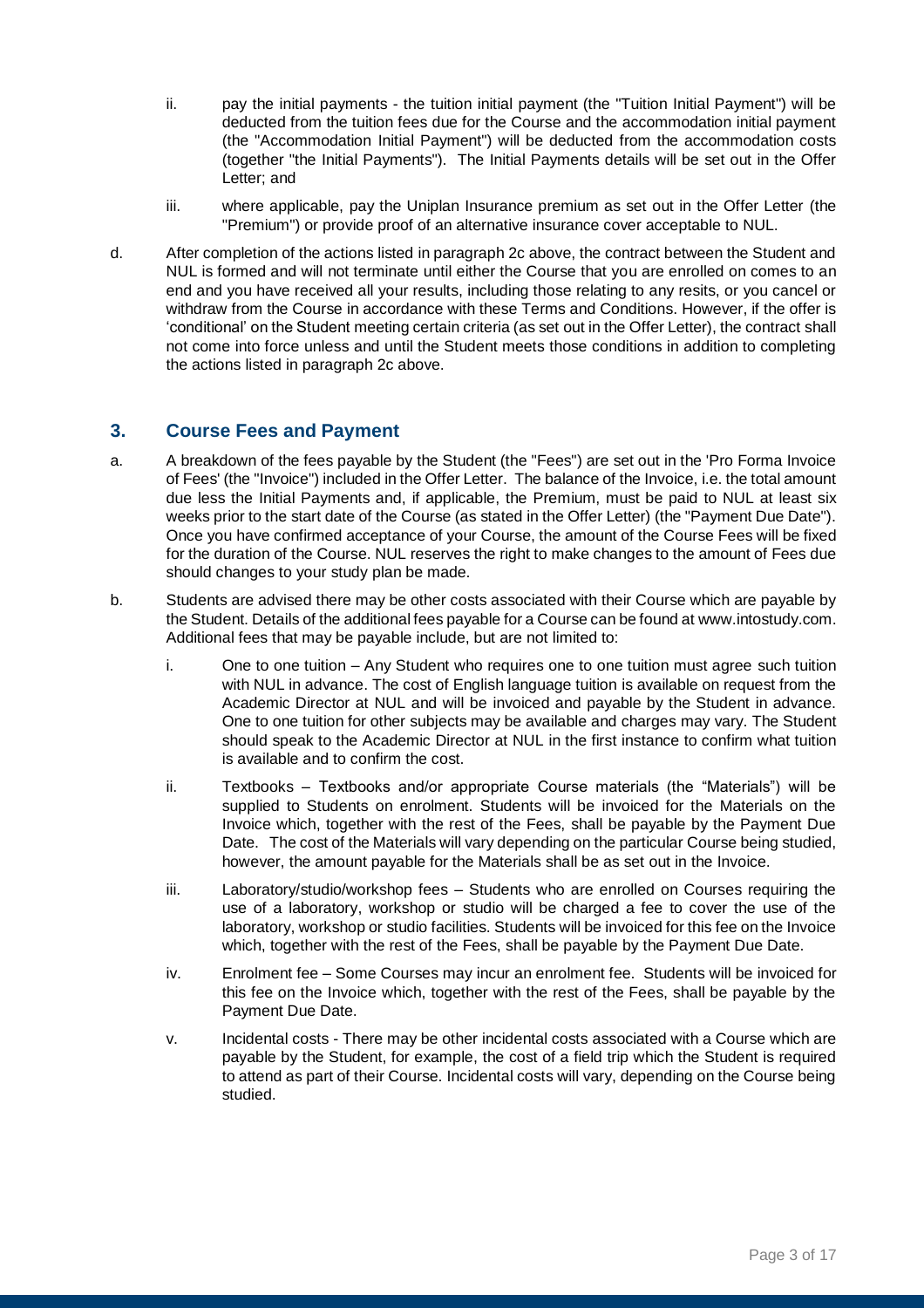- c. All fees set out in the Invoice must be paid in full by the Payment Due Date. Payment must be made in pounds' sterling or any other applicable currency offered on NUL's online student payment platform ("INTOPay"). Payment may be made by INTOPay, bank transfer, credit card or debit card. In exceptional circumstances, payment can also be made by cheque or banker's draft, subject to the prior written approval of NUL.
- d. If payments are made to NUL using INTOPay details of how to access INTOPay will be provided in the Invoice. If the Student chooses to pay in local currency, a foreign currency exchange rate will be applied. Certain payment options will, to the extent permitted by law, incur processing fees and credit-card surcharges. The full amount payable under the various payment options can be viewed via INTOPay at the time and date of the payment process.
- e. Where payment has not been processed through INTOPay and bank, credit or debit card charges are incurred by NUL through no fault of NUL, these charges will, to the extent permitted by law, be re-invoiced to the Student's account so NUL receives payment in full.
- f. When payment has been made through INTOPay, funds will always be applied to any applicable processing fees and/or surcharges in the first instance with remaining funds then being applied to the relevant fees outstanding on the Student account. Any shortfall will be shown against the Student account so that NUL receives the payment in full. Credit and debit card charges may, to the extent permitted by law, be applied.
- g. Bank transfers can be made in pounds sterling or any other applicable currency offered on INTOPay. When the payer selects their chosen payment method and currency on INTOPay, the applicable exchange rate that the payer will be charged will be provided. NUL will guarantee this rate for five UK business days. After five UK business days the payer will be charged at the exchange rate applicable on the date on which the actual transfer was made. If this results in a shortfall of fees paid to NUL, these will be shown against the Student account so that NUL receives the payment in full. A UK business day is a day which is not a Saturday, a Sunday, a bank holiday or a public holiday in England.
- h. The Tuition Initial Payment, the Accommodation Initial Payment and the Premium, which must be paid in order to accept an offer (as detailed in paragraph 2(c)) are non-refundable unless (i) the Student is unable to meet visa requirements (in which case the Student will be required to provide an official visa rejection letter to NUL, further details of which are set out in paragraph 10 below) or (ii) the Student fails to meet the conditions of the offer (further details of which are set out in paragraph 11 below.)
- i. Any variation to the standard payment terms contained in this paragraph 3 can only be made with the prior written agreement of the Centre Director of NUL.
- J. NUL will not accept cash payments in the sum greater than a total of £500 towards the amounts detailed on the Invoice during the period the student contracts with NUL. Any refund of the Fees will not be repaid in cash.

# **4. Refunds**

- a. Refunds of any payment made to NUL will only be made to the individual or organisation that originally paid the funds. If a third party has paid the funds on behalf of the Student, NUL is unable to refund the funds directly to the Student and any refund will be made directly to the third party who originally paid the funds.
- b. All Fees that have been paid by debit or credit card will be refunded to the original card used for payment. If the payment was originally made in foreign currency, this will be credited back to the original payee at the exchange rate at which the original payment was made. Refunds may have to be made in more than one transaction if the refund refers to more than one payment made by the payer.
- c. Only Fees will be refundable: associated processing fees or credit card fees are not refundable. Refunds will, to the extent permitted by law, also incur processing and credit card fees.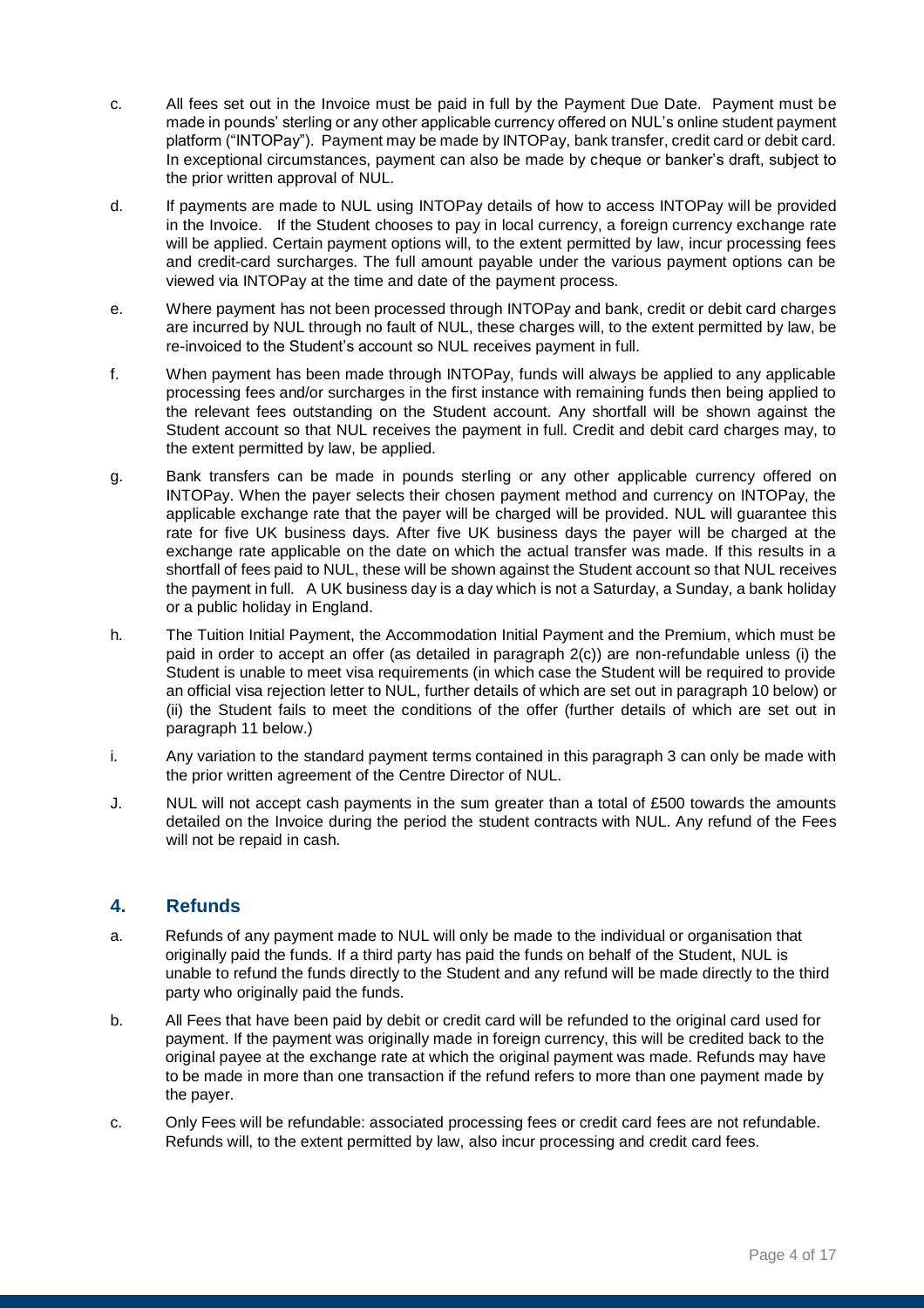d. All Fees that are being paid by bank transfer will only be refunded to the original payee account. If the original payment was made in foreign currency, the refund will be made in pounds sterling. Proof of payment such as a receipt or a bank statement showing payment from that account must be produced for a refund to take place. Failure to do so may delay the refund or prevent it altogether.

# **5. Overdue Fees**

- a. Where the Fees are not paid by the Payment Due Date, interest will be charged on any outstanding Fees at the rate of 2.5% above the base rate of HSBC Bank Plc per month from the Payment Due Date until the date payment is received by NUL.
- b. If tuition payments become overdue, NUL reserves the right to suspend or cancel tuition. NUL additionally reserves the right to withhold any academic certificates and/or awards if Fees in respect of tuition are still owed by the Student at the end of their Course.
- c. Fees remain payable by the Student as set out in these terms and conditions.

# **6. Changes to Confirmation of Acceptance for Studies ("CAS")**

- a. NUL will issue a CAS, no more than six months before the Student's first Course start date provided that:
	- i. the Student's offer is unconditional; and
	- ii. the Student has paid all the Fees due as set out in the Invoice.
- b. Before issuing the CAS, NUL will confirm with the Student that the details to be included in the CAS are correct. Once the Student has confirmed the details are correct, NUL will submit the details to the Home Office.
- c. If the Student requests any changes to the information on the CAS after NUL has submitted the details to the Home Office meaning a new CAS is required (other than an update to the 'Fees paid to date' information after making further payments), the Student will be charged for each request at the prevailing rate as set directly by the Home Office.

# **7. Cancellation**

a. Subject to paragraphs 8 and 9 below, if the Student wishes to cancel their place on the Course prior to the Course commencing, then, unless such cancellation is due to visa refusals and/or academic and/or English Language conditions on the Student's Offer Letter not being met, as set out paragraphs 10 and 11 respectively, the following charges shall apply and be payable by the Student:

Tuition Fee Cancellation Charges:

Four (4) weeks or more before the Course commencement date: cancellation fee of £500.00; and

Less than four (4) weeks before the Course commencement date: cancellation fee of £1,000.00.

Cancellation after the Course commencement: (a) if the Student cancels the Course up to six (6) weeks after the Course commencement date the Student will incur a cancellation fee of the entire term's tuition fees in respect of the term in which the Student gives notice of their cancellation; and (b) if the Student cancels the Course later than six (6) weeks after the Course commencement date the Student will incur a cancellation fee of the entire term's fees in respect of the term in which the Student gives notice of their cancellation plus the following term's tuition fees in full.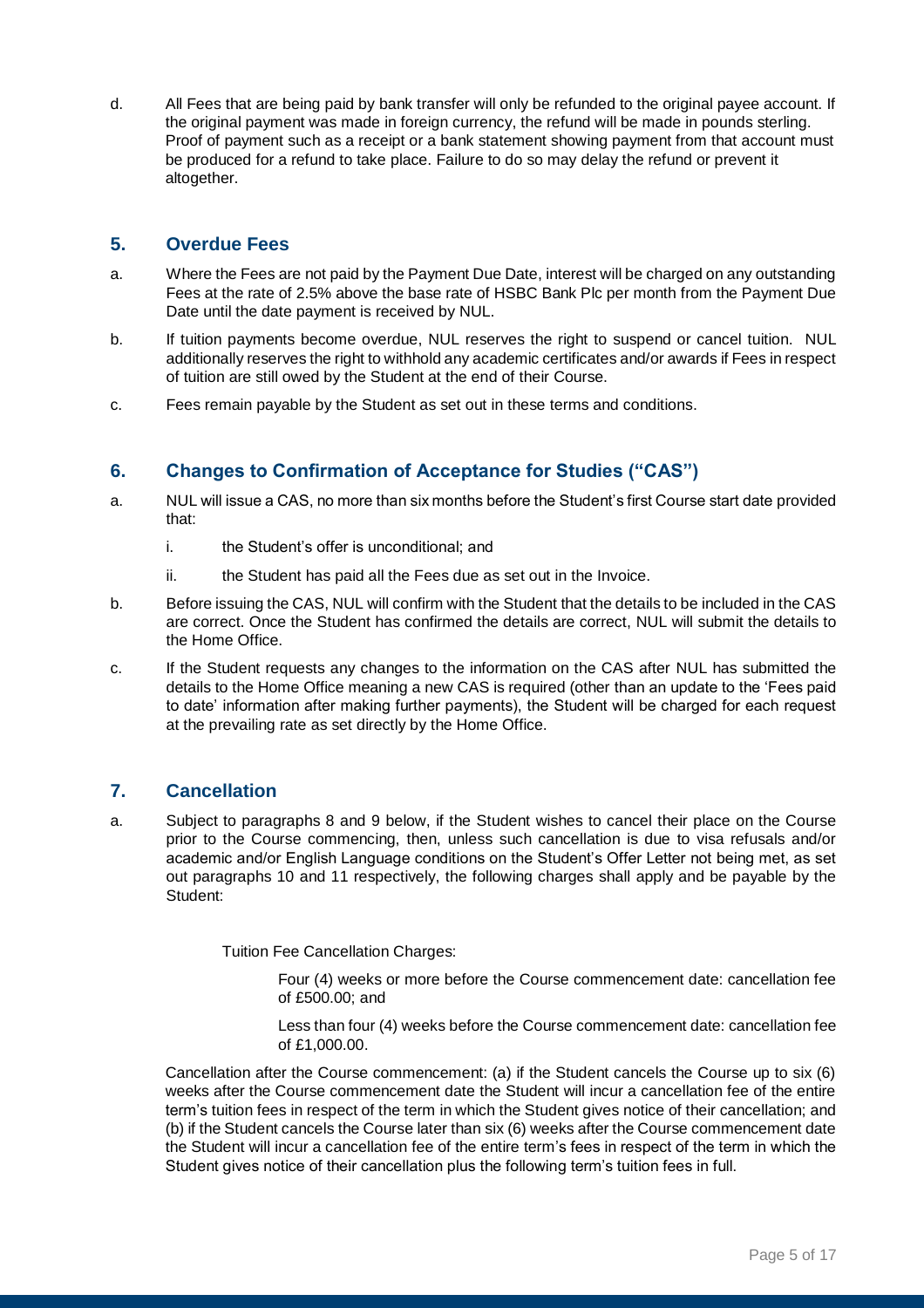Accommodation Fee Cancellation Charges:

Four (4) weeks or more before the Course commencement date: cancellation fee of £500.00;

Less than four (4) weeks before the Course commencement date: cancellation fee of £1,000.00; and

Cancellation after the Course commencement date: cancellation fee will be the entire balance of the accommodation fee owed by the Student.

(together "the Cancellation Charges")

- b. Cancellations must be made in writing to the NUL Admissions Office, One Gloucester Place, Brighton, BN1 4AA or by email to UKadmissions@intoglobal.com. Cancellations will become valid on the day the written notice is received by NUL in accordance with paragraph 38.
- c. The Cancellation Charges will be deducted from the Initial Payments and/or any Fees paid by the Student at the time of cancellation. If no Initial Payments and/or Fees have been paid by the Student, NUL will invoice the Student for the Cancellation Charges. Payment of the Cancellation Charges shall be due within 30 days of the date of such invoice.
- d. Cancellation of a Course results in the cancellation of any Uniplan Insurance Policy.

On cancellation, NUL will refund the Premium less:

a) a charge for the period you have been insured, unless you have travelled, made a claim or suffered an incident that is likely to give rise to a claim, in which case no refund will be due; and

b) a £25 administration charge.

(together the "Uniplan Insurance Cancellation Fees").

e. For the avoidance of doubt, the other costs associated with the Course as set out in paragraph 3(b) shall not be refunded if the cancellation occurs after the Course commencement date.

# **8. Leaving a Course Early ("Withdrawing")**

If you wish to Withdraw from a Course after the Course has commenced, you must notify NUL in writing as described in paragraph 7(b). You will incur Cancellation Charges (as set out in paragraph 7(a)) if you withdraw from a Course. The balance of any monies owed to the Student will be refunded after deducting the Cancellation Charges as set out in paragraph 4.

# **9. Contracts Made by Distance Communication**

- a. If NUL has made its offer for a place on the Course and the offer has been accepted by the Student solely by means of distance communication (i.e. if up to the point when the contract is concluded there has been no face-to-face contact between the Student and NUL or NUL's representative) then the contract between us is a "Distance Contract".
- b. Students are entitled to cancel a Distance Contract within 14 days after the day the contract is entered into between the Student and NUL, i.e. within 14 days after the day set out in paragraph 2(d).
- c. In order to cancel the Distance Contract, the Student must inform NUL in writing at the NUL Admissions Office, One Gloucester Place, Brighton, East Sussex, BN1 4AA or by email to UKadmissions@intoglobal.com within the time period set out in paragraph 9(b) above. The Student should use the Model Cancellation Form (found at Appendix A of these Terms and Conditions) when notifying NUL.
- d. If any Fees have been paid under a Distance Contract prior to the date of cancellation specified in 9(c), then a full refund will be provided by NUL using the same payment type as soon as possible but, in any event, within 30 days of receipt of the Student's notification of cancellation.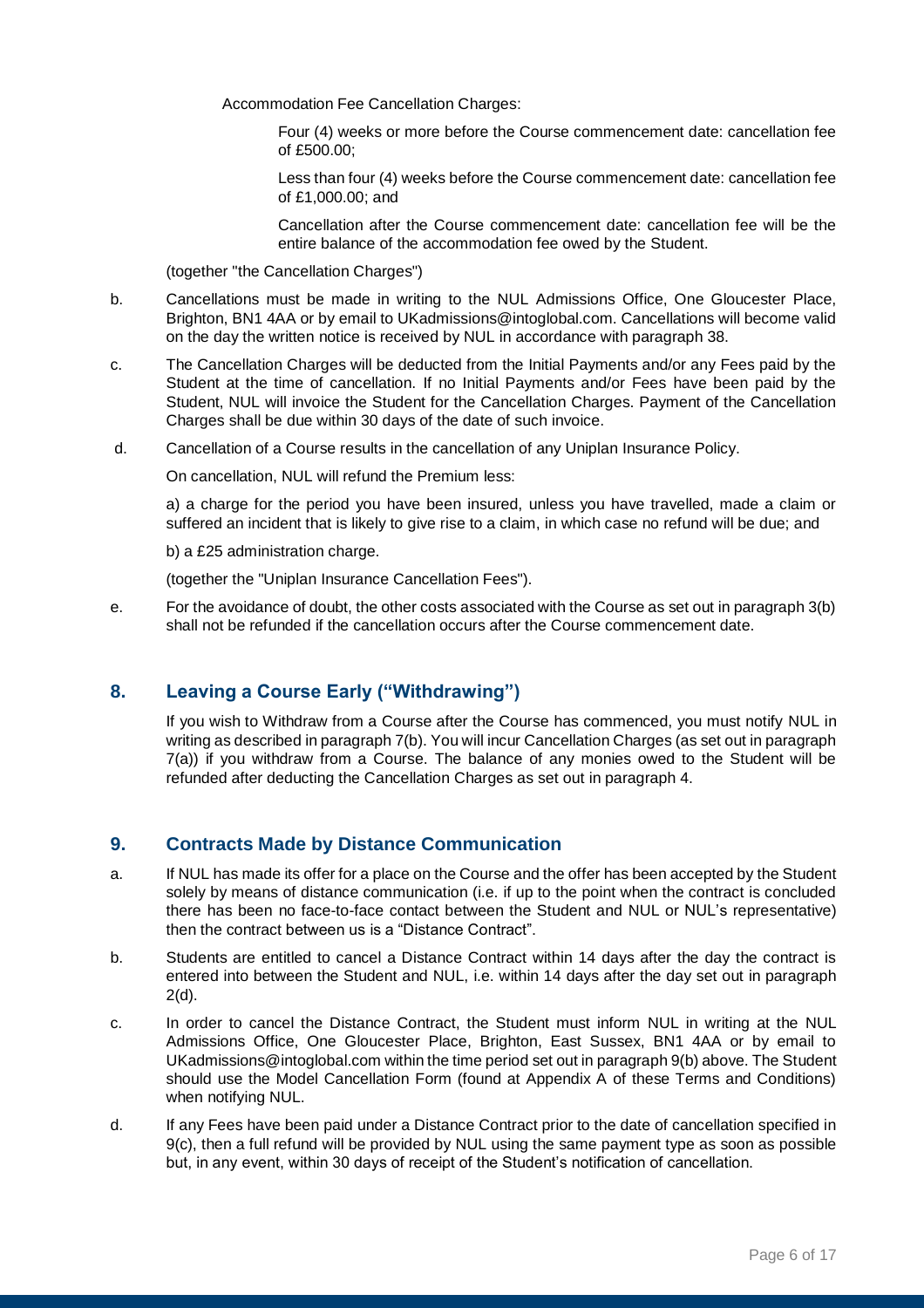# **10. Cancellation or Deferral Because of Visa Refusal/Visa Delays**

- a. Students are responsible for reviewing the current UK Visas and Immigration ("UKVI") requirements (the "UKVI Requirements") and ensuring that all relevant documentation submitted by them complies with the UKVI Requirements. NUL will offer advice to Students regarding the UKVI Requirements, however, the sole responsibility for submitting UKVI compliant documentation rests with the Student.
- b. Students are entitled to cancel or defer their Course due to the refusal or non-receipt of a visa provided that (i) the Student informs NUL in writing and sends evidence to NUL of the visa refusal or (ii) the Student advises NUL that they have not yet received their visa. In both (a) and (b) the Student must notify NUL as early as possible and in any event no later than two weeks after the Student's proposed Course start date (or one week for English language Courses).
- c. Cancellation Charges (except for Uniplan Insurance Cancellation Fees which will apply as outlined above in paragraph 7(d)) will not be incurred in the circumstances described in paragraph 10(b) above, provided that the Student complies with the notice requirements set out in paragraph 10(b) and the Initial Payments and/or any Fees already paid will be refunded accordingly. Failure to provide the relevant information in the timescales set out in paragraph 10(b) will result in the Cancellation Charges applying as set out in paragraph 7.
- d. If the visa refusal states the visa has been refused due to any type of fraudulent activity by, on behalf of or with the knowledge of the Student, the provisions of paragraph 10(c) shall not apply and the Student shall be liable for the Initial Payments and the Premium which will become nonrefundable. In addition, the Student shall be liable for the total of all claims, damages, losses and expenses incurred by NUL arising as a result of such fraud, including all losses that were not foreseeable at the date the contract between NUL and the Student was entered into including, but not limited to, any costs incurred by NUL in complying with any internal or external investigation.

# **11. Cancellation Because Conditions of Offer Are Not Met**

- a. If NUL's offer to the Student is conditional upon the Student meeting the requirements set out in the Offer Letter, NUL reserves the right to withdraw its offer to the Student if the requirements of the Offer Letter are not met.
- b. If a Student does not meet the requirements set out in the Offer Letter, provided that the Student informs NUL in writing and sends evidence that the requirements have not been met as early as possible, and in any event at least four (4) weeks before the Course commencement date or the day after the Student's exam results are published if this falls outside the four week notice period, no Cancellation Charges will be payable by the Student and the Initial Payments and any Fees (minus the Uniplan Insurance Cancellation Fees) will be refunded to the Student. If the Student does not notify NUL within the time frame set out in this paragraph, the Cancellation Charges set out in paragraph 7 will apply. The Student must send any notification required under this paragraph 11(b) to NUL Admissions Office, One Gloucester Place, Brighton, BN1 4AA or by email to UKadmissions@intoglobal.com.

# **12. Deferrals**

a. A Student may defer the start of their Course up to a maximum of two occasions if the Student has been prevented from starting their Course by "external events". An "external event" includes (without limitation) serious illness or injury of the Student or of a close member of the Student's family.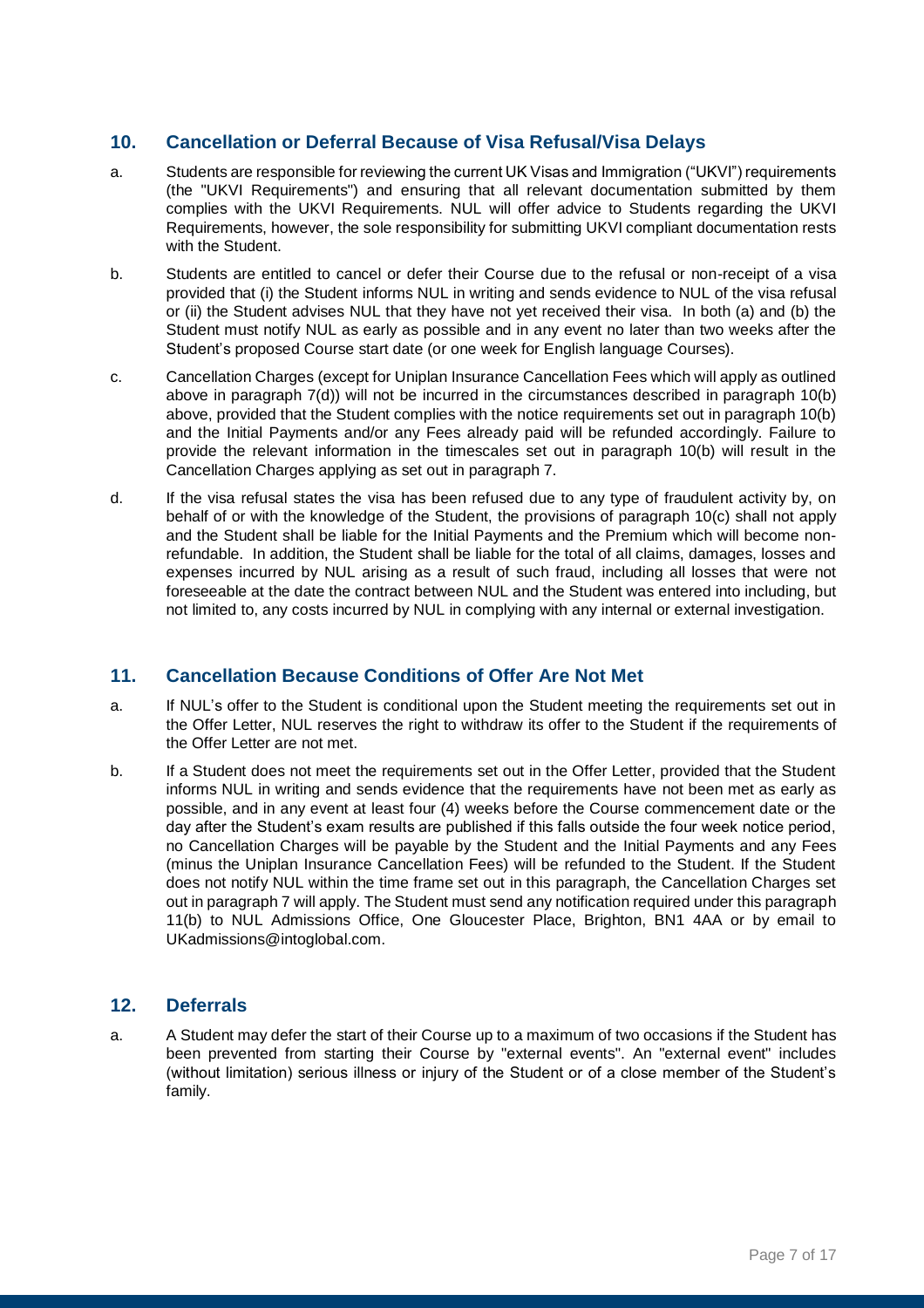- b. Students must ensure that (i) any request to defer their Course is made in writing, accompanied by a full explanation of the reasons for the request together with the details of the Student's new preferred start date, and (ii) the request reaches NUL, at NUL Admissions Office, One Gloucester Place, Brighton, BN1 4AA or by email to UKadmissions@intoglobal.com, at least six (6) weeks before the Course commencement date. If NUL receives the request after this date, the Cancellation Charges and the Uniplan Insurance Cancellation Fee shall apply as per paragraph 7.
- c. All deferral requests are subject to the availability of the requested chosen new Course start date at the time NUL receives the Student's request to defer.
- d. Any deferral requests in excess of the two occasions referred to in paragraph 12(a) will be considered by NUL on a case-by-case basis and will be at NUL's sole discretion.
- e. If a request to defer is successful a new CAS will need to be issued and the Student will be charged the fee in respect of the new CAS as described in paragraph 6(c).
- f. Student accommodation will need to be re-booked and is subject to availability.
- g. If the reason for deferral of a Course is due to a visa refusal, the provisions in paragraph 10 shall apply.
- h. If the reason for the deferral of a Course is due to the conditions of an offer not being met, the provisions in paragraph 11 shall apply.

# **13. Academic Criteria and Attendance**

- a. Students are accepted on to the Course on the strict understanding that progression through, and the successful completion of, the Course are conditional upon satisfactory attendance and the successful attainment of the specified progression grades for the Course being studied.
- b. Students are accepted on to the Course on the strict understanding that they shall attend all classes. By signing the Acceptance Form, the Student accepts that if they fail to attend classes without good reason, or without the permission of NUL, they may be deemed to have withdrawn or be required to leave the Course. In the case of Students studying on a Tier 4 visa, NUL shall be required to report the situation to the Home Office.
- c. During the Course induction all Students will be made aware of the criteria for the successful completion of the Course. The assessment of student performance may take into consideration coursework, internal centre examination results, attendance, effort in class and homework.
- d. Students who do not meet the academic, and/or any other attainment, criteria as set out to them for successful completion of their Course shall not be allowed to proceed with their intended study plan. In such cases, Students will be offered advice on suitable alternative study options.
- e. Students who do not meet the attainment criteria for progression from an English language programme, or who are identified by NUL as being at a serious risk of not meeting the attainment criteria for progression from an English language programme to their intended Course will be offered advice on alternative study plans which may include further study on the English language Course. In some cases, an alternative study plan may involve additional time and expenditure with regard to tuition and accommodation fees. Any additional fees payable as a result of an amended study plan will be notified to, and payable by, the Student.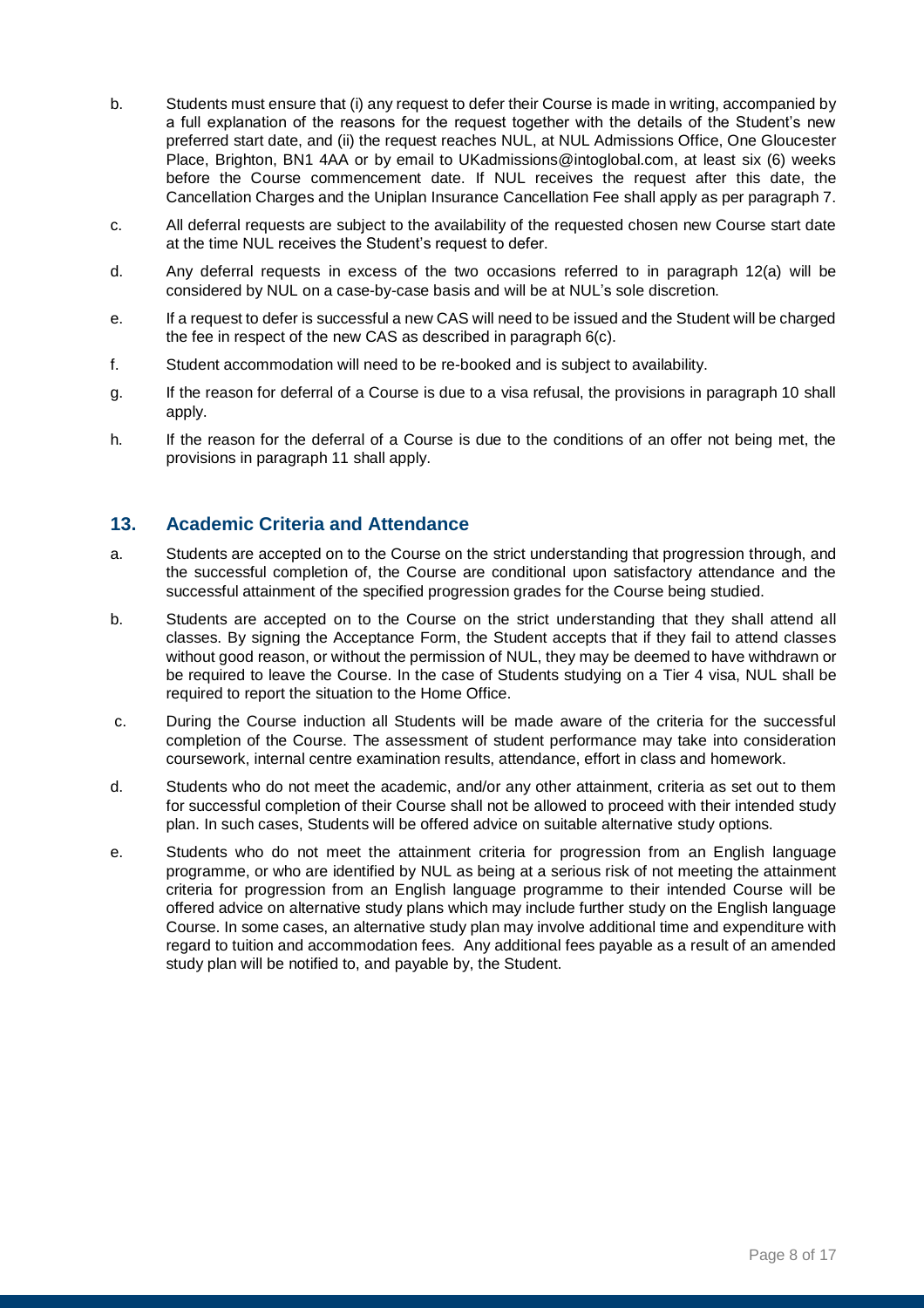# **14. English Language Admissions Criteria**

- a. Offers are made to Students, for both English language and academic Courses, on the basis of the certification provided by the Students confirming that they meet the admissions criteria. If, however, the results from the tests and assessment procedures on arrival provide evidence that a Student's actual level of proficiency in the relevant discipline is lower than claimed and/or lower than that required for their designated Course or for visa entry purposes, then the Student will be formally advised of the results and of their options.
- b. If the English Language level is below the level for visa entry purposes then the Student will have to return home.
- c. An alternative study plan may be required which may involve additional time and expenditure as set out in paragraph 13(e).

#### **15. Behaviour, Welfare and Attendance**

- a. By signing the Acceptance Form, the Student consents to NUL requesting and receiving any relevant information from any University, school, service or centre concerning the Student's behaviour, welfare and attendance.
- b. By signing the Acceptance Form, the Student agrees to adhere to NUL's Disciplinary and Attendance Policies, which require attendance of at least 95%. The Student should refer to the Disciplinary and Attendance Policy provided at induction. Students will be registered with NUL and will therefore be required to abide by the applicable rules and regulations of NUL.
- c. By signing the Acceptance Form the Student agrees to adhere to the NUL Code of Conduct (published in the NUL Student Handbook) in addition to relevant University regulations. Serious breaches of NUL and/or University regulations may result in expulsion from NUL and the University. If a Student is expelled from NUL and/or the University the Cancellation Charges and the Uniplan Insurance Cancellation Fees, if applicable, shall apply as set out in paragraph 7.
- d. Once the Student has enrolled at NUL, if the Student has any welfare and/or pastoral problems or concerns, the Student should refer to NUL's Student Handbook or contact the Student Services team at NUL in the first instance.

## **16. Class Times and Sizes**

- a. For all Courses, classes will normally be held Monday to Friday between the hours of 08:00 and 19:00 ("Normal Class Hours"). However, there may be instances where classes could be held outside of the Normal Class Hours due to unforeseen circumstances in which event NUL will provide Students with reasonable and adequate notice of any changes to the times of the classes.
- b. Lessons will take place in the form of classes, seminars, workshops and lectures. Academic subject class sizes will vary depending on the learning format (e.g. lecture, seminar, lab practicals, off site field trips). English language classes will have a maximum class size of 18.
- c. Although, examinations will usually be held during Normal Class Hours there may be instances where examinations may be required to take place outside Normal Class Hours, and at venues outside of the main NUL campus. In this event NUL will provide the Students with reasonable notice so as to minimise the impact of any changes.

#### **17. Holidays**

- a. No regular classes will take place at NUL on recognised UK public holidays
- b. No refunds will be made for classes not taking place on these dates.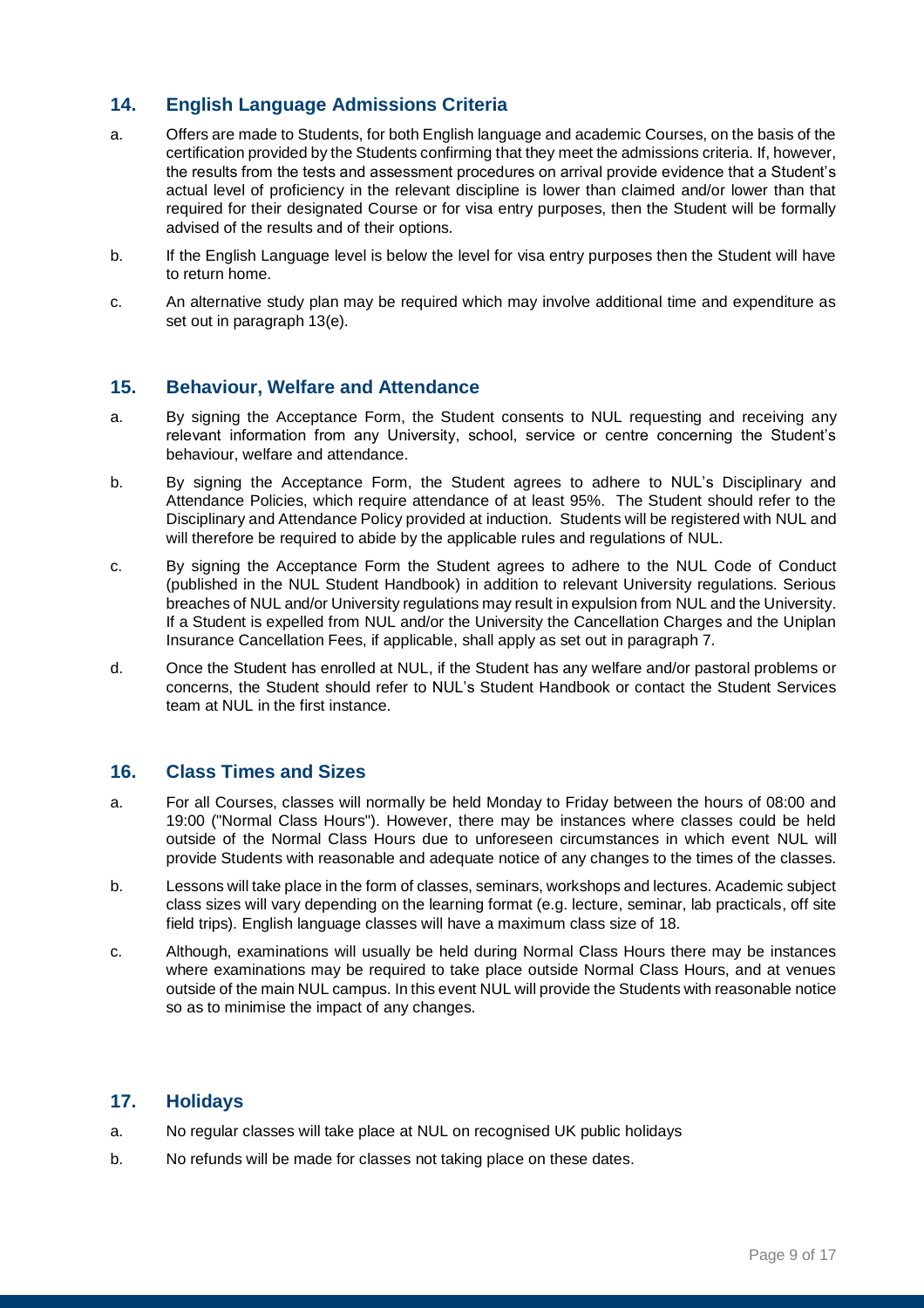# **18. Arrivals**

- a. NUL expects all Students to arrive and start their Course on the scheduled Course start date. However, NUL recognises that Students are sometimes delayed for unavoidable reasons (for example, due to the cancellation of, or delays to, flights or other transport). In exceptional cases, NUL will allow Students to arrive up to two (2) weeks after the published Course start date for academic Courses and up to one (1) week after the published Course start date for English language Courses. Unavoidable late arrivals must be approved in writing in advance by NUL as soon as the Student becomes aware that they will not arrive in time for the scheduled Course start date.
- c. Students on Pre-sessional courses MAY NOT arrive late.
- d. If, due to late arrival, a new CAS has to be issued, the charges set out in paragraph 6(c) shall apply.
- e. No discount or refund of Fees will be given for late arrivals.

## **19. Accommodation**

- a. In the Application Form, you are required to select your preferred accommodation. NUL aims to provide the accommodation as requested but NUL reserves the right to offer an alternative type of accommodation. This will be charged at the published rate for such accommodation as set out on the website www.intostudy.com.
- b. Under 18s are required to stay in NULaccommodation or with homestay hosts who have completed "Disclosure and Barring Service" checks, unless full details have been provided to NUL of alternative living arrangements with a named adult over the age of 21 together with evidence of registration with a guardianship service.
- c. Students will be sent a copy of the accommodation terms and conditions with their Offer Letter and are required to agree to them when returning the Acceptance Form. Accommodation is allocated upon receipt of the signed copy of the student's Acceptance Form and payment of the appropriate Accommodation Initial Payment, as set out in the Offer Letter and the Invoice, and once you have received confirmation that the type of room that you have requested is available.
- d. NUL accommodation is only available to Students who are registered on full-time NUL Courses.
- e. Accommodation is not available to family members of Students (unless they are also registered on full-time Courses at NUL).
- f. If a Student is eligible to resit an examination ("a Resit") the date of such Resit may be outside the term dates of the Course. In this case, any decision to Resit that examination shall also constitute an undertaking by the Student to meet the relevant charges for extending accommodation to cover this period should they (or their parents and/or guardian if the student is under 18) wish to extend. This is subject to accommodation availability.
- g. NUL advises a Student to insure their personal belongings. NUL shall have no liability for any loss, theft and/or damage to Students' personal belongings kept in NUL accommodation. NUL can provide the Student with details of the Uniplan insurance policy on request.
- h. For the avoidance of doubt, the accommodation costs payable by a Student will cover the period as set out in the Offer Letter, including any holiday periods.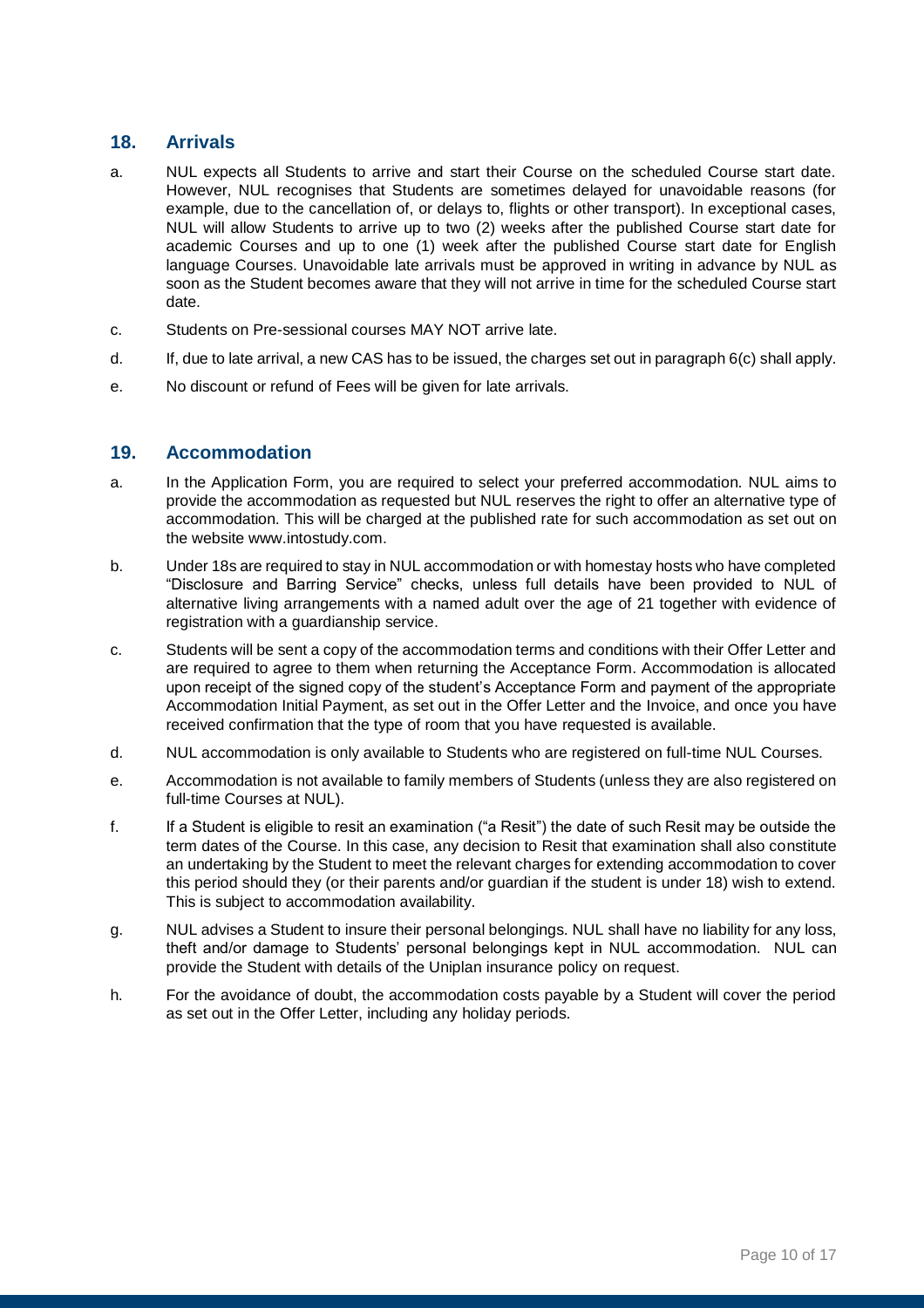## **20. Damage to Property and Expenses**

- a. All Students will be required to pay a damage and sundry expenses deposit of £500.00 (the "Expenses Deposit") which will be invoiced at the time of booking their Course and shall be payable by the Payment Due Date. The Expenses Deposit is refundable at the end of the Course, minus any costs not already paid to NUL for any damages, exceptional cleaning or other charges which have been incurred either to the residential/homestay accommodation or the premises and/or facilities which are discovered during occupancy or once an inspection has taken place after the Student's departure. NUL will repay any monies owing within 60 days of the Student's final Course end date. Repayment of any monies owed will be subject to the provisions of paragraph 4.
- b. Breakages Students are responsible for payment of any damage caused by them to property (including but not limited to residential/homestay accommodation and/or other premises and/or facilities, and any fixtures, fittings, furniture, equipment or other contents therein) owned or occupied by INTO, NUL or a third party (the "Property"). Students in residential accommodation shall be required to sign an inventory on arrival and departure. NUL reserves the right to recover costs for damage or exceptional cleaning required in respect of any Property from Students. Any damage which requires repairs and/or exceptional cleaning which occurs whilst the Student is living in the relevant Property or is required following the Student's departure will be charged to the Student separately at the going rate. Any damage discovered during the Student's stay will be invoiced at that time and payment will be due immediately. Charges for damage discovered after departure will be deducted from the Expenses Deposit. If the amount due is in excess of the Expenses Deposit NUL will invoice the Student for the excess amount. The Student shall pay any such amounts to NUL within 30 days of the date of the invoice.

#### **21. Accommodation Changes or Cancellation When a Student Has Arrived and Moved Into Their Accommodation**

- a. Residential/homestay accommodation In all cases, except those relating to visa refusals or where a Student fails to meet the requirements set out in their Offer Letter and notifies NUL within the timeframe set out in paragraph 10(b) and 11(b) respectively, Students who wish to cancel their accommodation booking will be subject to the Accommodation Fee Cancellation Charges as set out in paragraph 7(a).
- b. Students are bound by the terms and conditions of their accommodation contract.
- c. Full accommodation charges will apply during any notice period as outlined in the accommodation contract.
- d. No change to the type of accommodation arrangements can be made without the written permission of the NUL Centre Director, or such other person authorised by the Centre Director (the "Authorised Personnel") and permission will only be given in exceptional circumstances. If a Student makes a change to their accommodation arrangements or leaves accommodation provided by NUL without the prior written consent of the Authorised Personnel, the Student shall remain liable for the full accommodation payments due from the time of confirmation up to the date the request to change the accommodation is received by the Centre Director Any notice given under this clause shall be deemed to be received by NUL as per the provisions of paragraph 38.
- e. A Student under the age of 18 may only move to agreed alternative private accommodation where the Student's parent or guardian have certified to NUL that this is the case and that the provision of accommodation by NUL is no longer required. In such cases, the Accommodation Fee Cancellation Charges shall apply as set out in paragraph 7(a).
- f. Residential accommodation may not be available over the two week Christmas period to Students who are under 18 years old. NUL can assist with alternative arrangements which shall incur an additional charge.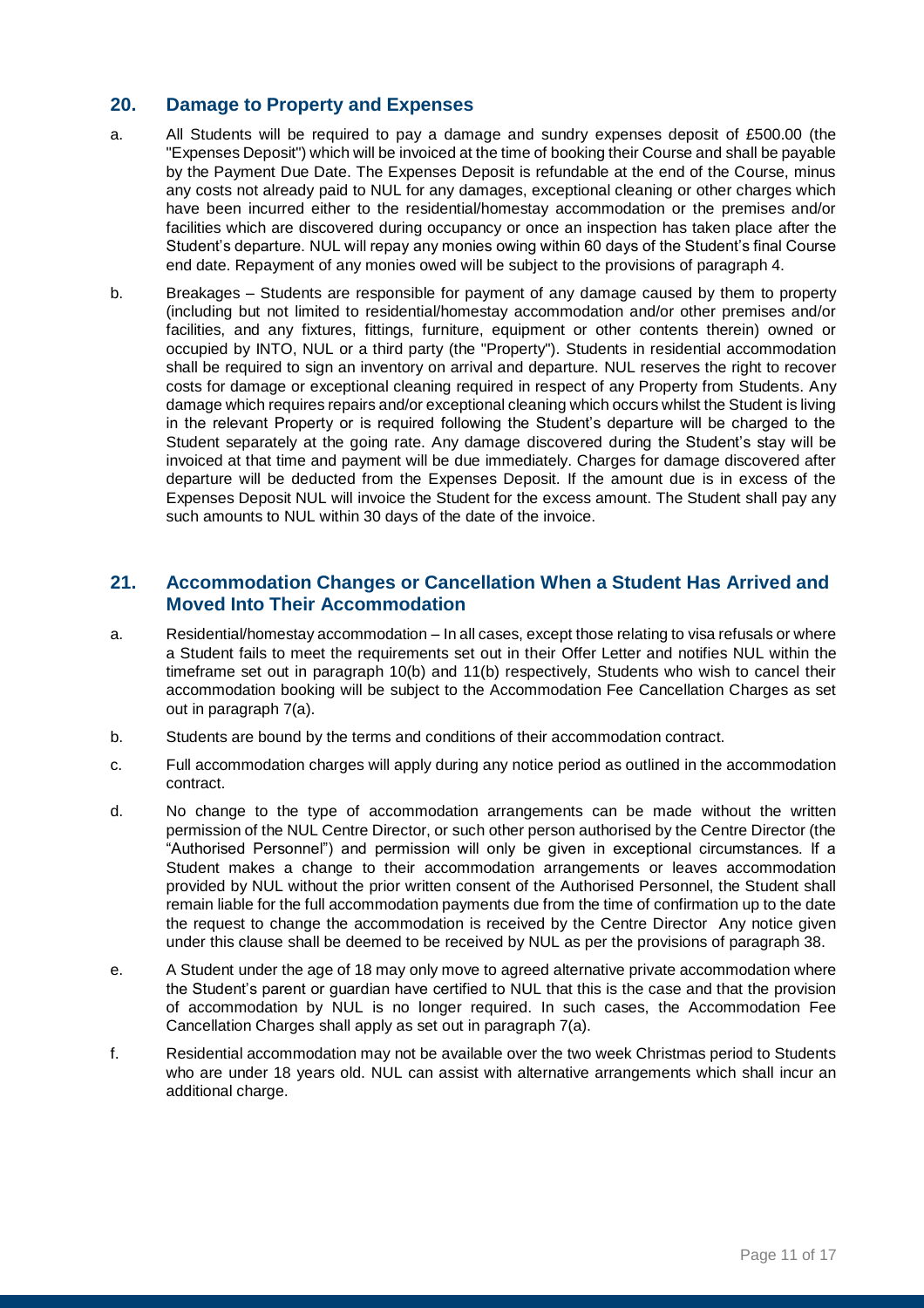# **22. Airport Pickups**

- a. Airport pickups may be booked for the fee detailed on the website (the "Airport Pick-Up Fee"). The airport pickup will be for the passenger named on the Application Form only or for named Students if Students agree in advance (and notify NUL in writing) that they wish to share an airport pickup.
- b. Additional family members or chaperones accompanying the named passenger will be charged an additional Airport Pick-Up Fee.
- c. The first 30 minutes of waiting time is included in the Airport Pick-Up Fee. Additional fees shall apply for waiting periods longer than 30 minutes.
- d. Airport Pick-Up Fees will be refunded for 'missed pickups' only. If the Student has a 'missed pickup', which occurs when the Student's departure flight flying to the UK is delayed or when the Student arrives at their UK airport and their transfer has not arrived, the Student must inform NUL, by phoning the NUL emergency telephone number. The NUL emergency phone number will be given to the Student with their airport transfer booking confirmation.
- e. If a Student wishes to cancel their airport pick-up because it is no longer required, the Student must notify NUL as soon as possible, and in any event at least 24 hours prior to their scheduled pick up. If a Student notifies NUL outside of this time, the Student shall remain liable for payment of the airport Pick-Up Fee.
- f. Airport pickups, from the Student's UK arrival airport and to the Student's UK departure airport, are compulsory for Students under 18, unless parents provide NUL with evidence that they have made alternative arrangements for the collection of their child from and to the UK entry and departure airport.

# **23. Travel to NUL**

- a. NUL expects Students to assist NUL and/or the University with its Green Travel Plan. The Green Travel plan can be obtained by contacting the Director of Operations at NUL.
- b. Students may not bring cars to campus unless otherwise agreed in advance by NUL. Please contact NUL for further details.

## **24. Record Keeping Duties Under TIER 4 Immigration Rules**

- a. NUL is required to comply with the regulations of UKVI. Students undertake to comply with any requests directed by UKVI, including, but not limited to, providing a copy of their passport, identity card for foreign nationals or United Kingdom immigration status document, Students' UK contact details, class attendance records or any other such request of UKVI.
- b. Under the TIER 4 Immigration rules the sponsor licence holder will report to the Home Office in the following circumstances:
	- i. if the Student fails to enrol on the Course within the enrolment period;
	- ii. if the sponsor licence holder stops being the Student's immigration sponsor for any other reason, for example, if the Student is withdrawn or moves into an immigration category that does not need an approved education provider;
	- iii. if there are any significant changes in the Student's circumstances, for example, if the length of a course of study becomes shorter; or
	- iv. if NUL has any suspicions that the Student is breaking any conditions attached to their Tier 4 Student visa permission.
- c. Students should pay attention to the specific requirements of their Tier 4 student visa. Where it is noted on their visa that Students should register with the police Students should provide proof of same to the NUL Student Services Team.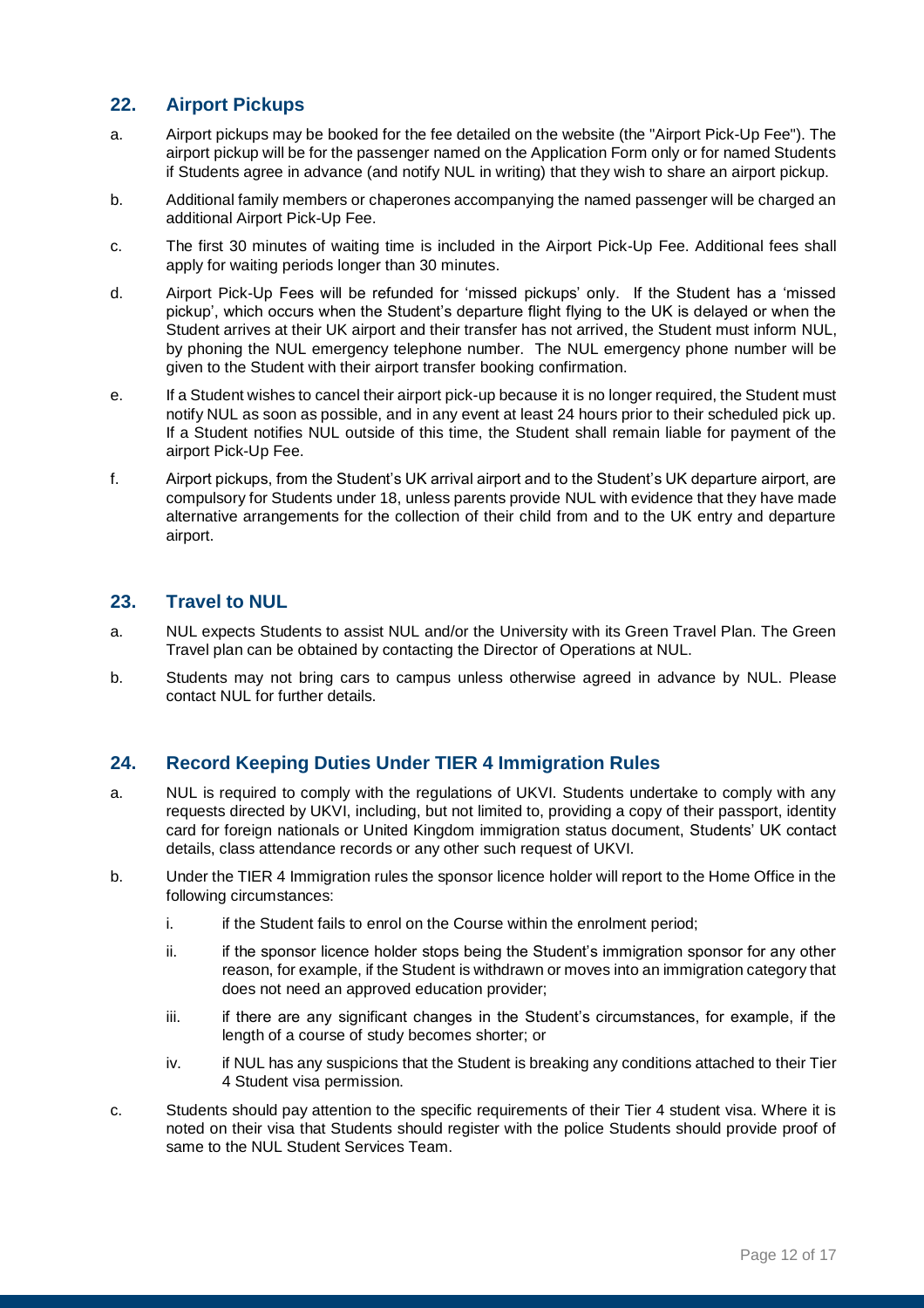d. Students are responsible for reviewing and ensuring that their visa application complies with all current UKVI requirements.

#### **25. Medical Treatment and Accident Insurance**

- a. Acceptance by the Student (or by his/her parent or legal guardian if the Student is under 18), of a place to study at NUL means the Student (or parent/legal guardian if the Student is under 18):
	- i. gives permission for the administration of first aid and appropriate non-prescription medication to the Student if required; and
	- ii. if the Student is under 18, for NUL to recommend the Student seeks medical, dental or optical treatment when required.
- b. All Students must maintain a valid and comprehensive medical and accident insurance policy for the duration of their stay. Students unable to provide evidence of adequate cover at the time of their application are required to take up the Uniplan Insurance cover as a condition of enrolment.

## **26. Students Who Are Under 18**

- a. NUL strongly recommends that parents appoint a UK based guardian, who must be at least 21 years of age, for Students under 18 years of age. In addition, parents of Students who are under 18 must also follow the provisions of paragraph 19(b).
- b. If parents are making their own arrangements for either guardianship services or a friend or family member in the UK to act as guardian to the Student, then evidence of these guardianship arrangements together with contact details must be supplied to NUL with the Acceptance Form.
- c. Parents of Students under 18 must sign a consent form authorising nominated NUL staff to act (on behalf of the parent) in the case of an emergency. They must also complete a medical information form. The forms will be included with the Offer Letter and must be completed and returned to NUL with the Acceptance Form. Failure to return these forms could result in a CAS not being issued.
- d. In the case of Students under 18, any reference in these Terms and Conditions to the liability of Students shall also mean the liability of the parents or guardian of the Student and such liability is joint and several, which means that NUL can recover any losses, overdue fees or any other costs that it is entitled to recover under these Terms and Conditions from the Student or the parents/guardians.

## **27. Use of Student Information by NUL**

a. The use of your personal information is taken very seriously. For details about how NUL uses and processes your personal information please refer to NUL's Privacy Notice [www.intostudy.com/newcastle-london/privacy.](https://emea01.safelinks.protection.outlook.com/?url=http%3A%2F%2Fwww.intostudy.com%2Fnewcastle-london%2Fprivacy&data=02%7C01%7C%7Cc7a06c67fa424bdc661b08d60f5144f2%7C335d05764b2343169e3aaef25ac54543%7C0%7C0%7C636713239043848671&sdata=kXKnIkZOMYJNIZ1mZpA1SW0sMRs3Z9HIdt%2BUBLiT4mY%3D&reserved=0)

## **28. Liability**

a. Subject to the following, NUL (including its staff and/or representatives) shall have no liability to the Student for any loss, damage, costs or expenses arising under or in connection with these Terms and Conditions except where such loss or damage is directly caused by NUL (or its staff or representatives). NUL shall not be liable for any loss or damage which was not foreseeable. Losses are foreseeable if they are an obvious consequence of NUL's breach of these Terms and **Conditions**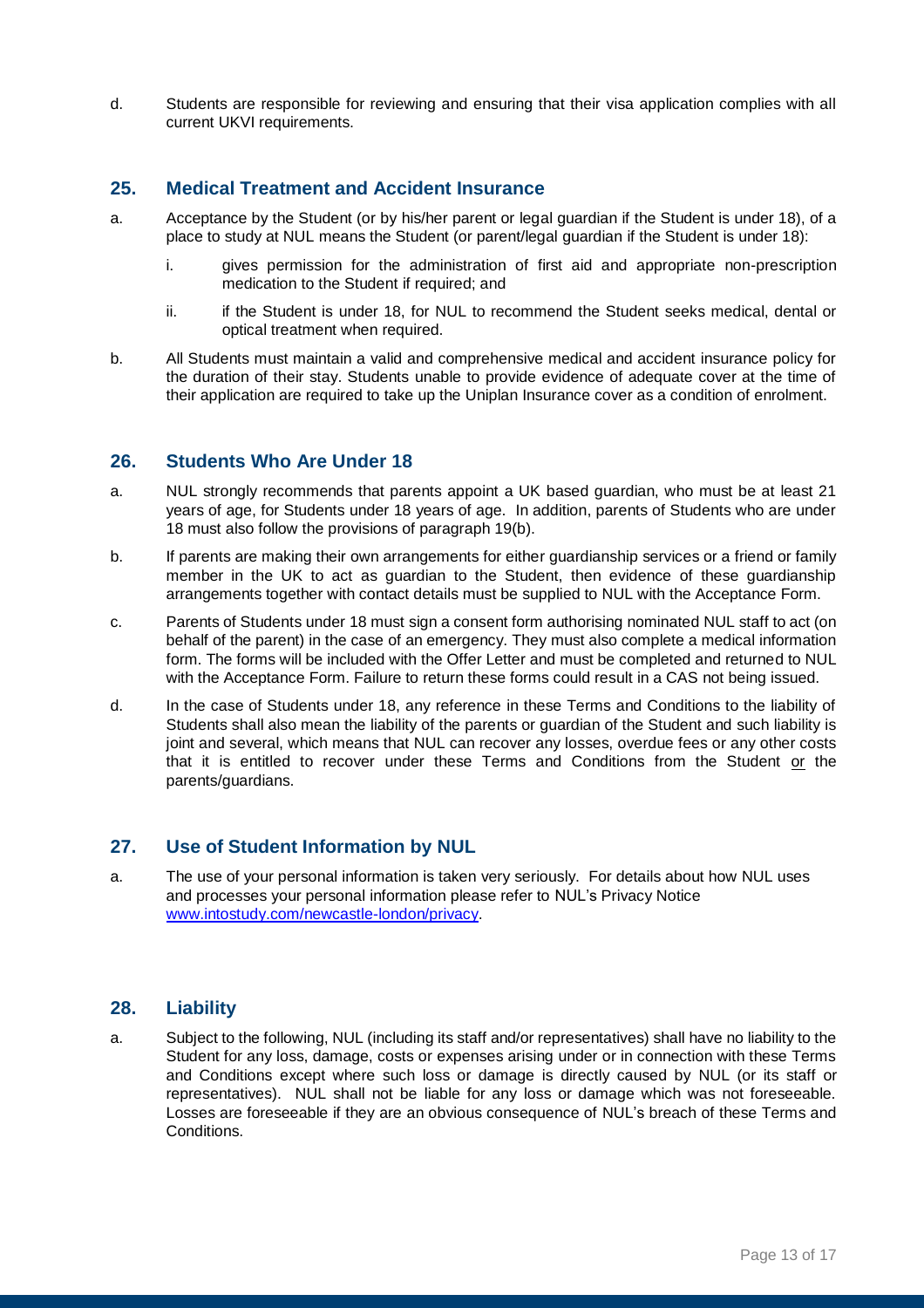- b. Where such loss or damage is directly caused by NUL (or its staff or representatives), NUL's liability shall, subject to the following, be limited to 150% of all Fees payable by the Student to NUL.
- c. Notwithstanding any other provision in these Terms and Conditions, nothing shall exclude or restrict NUL's liability for death or personal injury resulting from its negligence or fraudulent misrepresentation or in any other circumstances where liability may not be limited under any applicable law.
- d. NUL shall have no liability for failure or delay to supply the Course and/or any service contemplated by these Terms and Conditions caused by unforeseen factors or circumstances which are outside of NUL's reasonable control. Such factors or circumstances include, but are not limited to, staff illness; severe weather; fire; restrictions imposed by government or public authorities; epidemic; strikes or other forms of industrial action or a terrorist attack or the threat of a terrorist attack. In the case of unforeseen circumstances beyond the reasonable control of NUL, NUL will contact the Student to advise a new commencement or re-commencement date regarding the Course or alternatively to agree an alternative course of action with the Student.

## **29. Disclaimer**

- a. Every effort is made to ensure that content published in any brochure, together with any other material published in any format, is correct at the time of publication. However, from time to time there may be occasions where some of the information has changed since the date of publication. If, in our opinion, we consider that any change has been made which has a material impact on any offer made to a Student to study with us, we will inform the Student of these changes in writing. NUL therefore strongly recommends that immediately prior to making any application to NUL or accepting any offer from NUL, Students should refer to the most up-to-date version of the Course descriptions, specifications and regulations on the website www.intostudy.com.
- b. Due to unforeseen circumstances or factors beyond NUL's control, NUL may have to make variations to the contents and methods of delivery of the Courses and services, to discontinue Courses and services, and to combine and merge Courses, if such action is reasonably considered to be necessary by NUL. Such changes may be due, but not limited to, the following circumstances:
	- i. improving the content or delivery of a Course;
	- ii. responding to Governmental or other regulatory changes or requirements;
	- iii. changes to accommodation provision;
	- iv. changes required by the University partner; and
	- v. the circumstances identified in paragraph 28(d).
- c. Applicants to, and Students of, NUL will be notified as soon as practicable of any material changes likely to have a bearing on a Student's application or on a Student's Course.
- d. NUL, in marketing its Courses, aims to comply with the British Code of Advertising Practice issued by the Advertising Standards Authority.
- e. Students are reminded that applications to universities for undergraduate or postgraduate courses are governed solely by the applicable terms and conditions of the particular university to which they are applying and not by these Terms and Conditions.

# **30. Equal Opportunities**

- a. NUL operates an equal opportunities admissions policy. It aims to ensure that no applicant will receive less favourable treatment on the grounds of age, sex, marital status, race, colour, nationality, ethnic origin, sexual orientation, or political or religious belief.
- b. NUL welcomes applications from candidates with disabilities.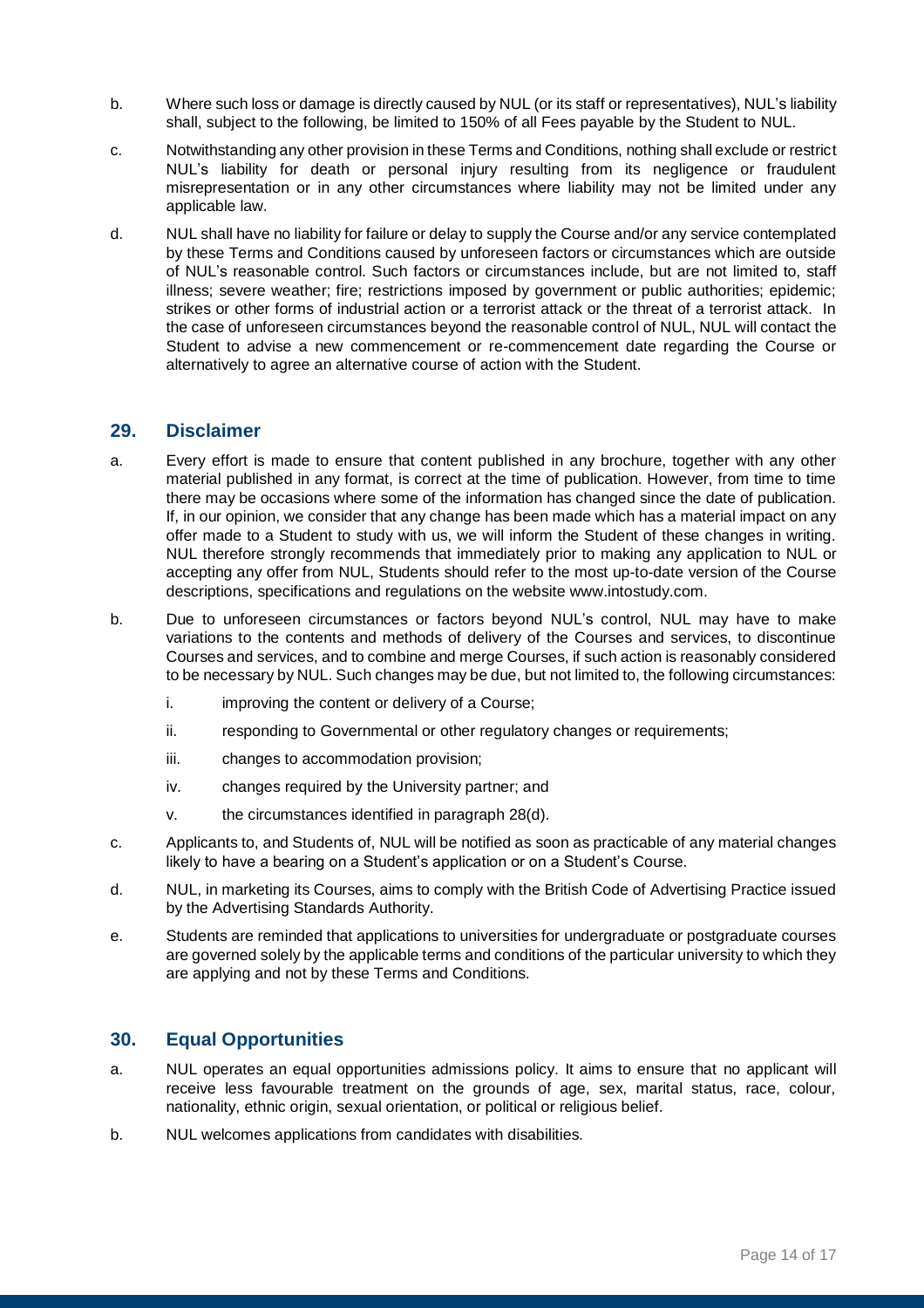#### **31. Entire agreement**

- a. These Terms and Conditions, together with those set out in the Offer Letter, constitutes the entire agreement between NUL and the Student and supersedes and extinguishes all previous agreements, promises, assurances, representations and understandings between them, whether written or oral relating to the provision by NUL of any NUL Course to the Student.
- b. Should the Student wish to rely on terms which are not contained in these Terms and Conditions, the Student should request in writing that those particular terms be added to these Terms and Conditions. Once NUL has received and considered such a request, NUL will confirm in writing whether it accepts the Student's addition to these Terms and Conditions.
- c. Both the Student and NUL agree that they will have no remedy in respect of any statement, representation or assurance that is not set out in this agreement.

## **32. Changes to These Terms and Conditions**

a. It may sometimes be necessary for NUL to make changes to these Terms and Conditions, including to respond to the factors identified in paragraph 29(b). In these circumstances NUL will provide the Student with notice of any material changes to the Terms and Conditions as soon as reasonably practicable.

# **33. Transfer of These Terms and Conditions**

NUL may transfer its rights and obligations under these Terms and Conditions to another organisation within the INTO group of companies. In doing so, NUL will ensure that the Student's rights under these Terms and Conditions are not prejudiced.

#### **34. Severance**

Each of the paragraphs of these Terms and Conditions operates separately. If a court finds that any provision of these Terms and Conditions are illegal, the remaining paragraphs will remain in full force and effect.

#### **35. Governing Law and Jurisdiction**

- a. These Terms and Conditions and any dispute or claim (including non-contractual disputes or claims) arising out of or in connection with them shall be governed by and construed in accordance with the laws of England and Wales.
- b. The Courts of England and Wales shall have exclusive jurisdiction to settle and dispute or claim (including non-contractual disputes or claims) arising out of or in connection with these Terms and Conditions.

#### **36. University Placement and Progression**

a. Students who pass the NUL Foundation but do not meet the criteria for progression onto further study at Newcastle University London may, at NUL's sole discretion receive a refund of all Fees paid if, having complied with NUL staff advice with regard to their university application, they have not been offered a place at a UK university on a course appropriate to their qualification.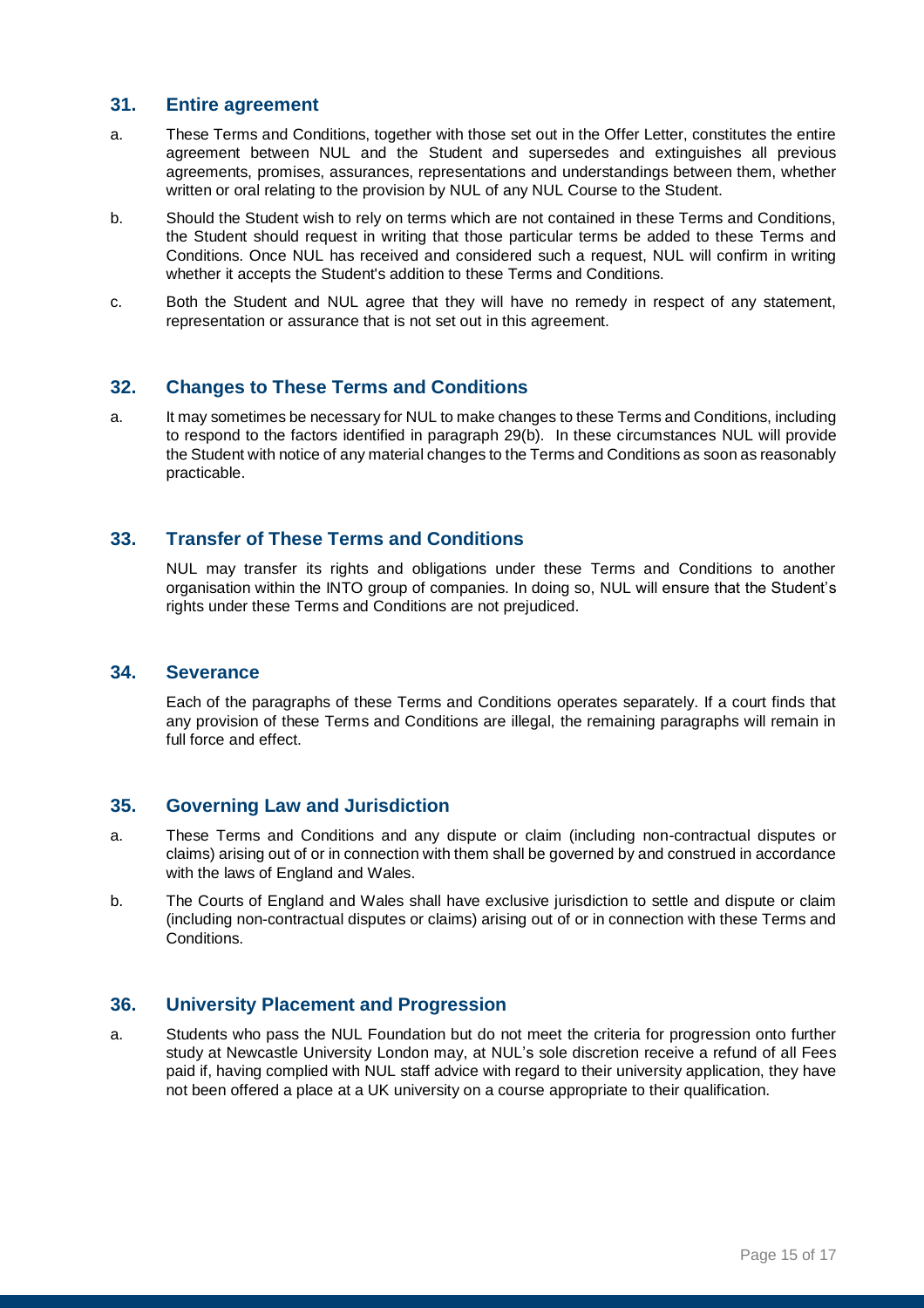b. Students who successfully complete the NUL Foundation, International Year One or Graduate Diploma and who meet the individual entry requirements of Newcastle University London for their chosen degree, including English language level, will be permitted to progress onto their course provided they have received a conditional offer and met the terms of that offer and any other University entry requirements.

# **37. Complaints Handling Policy**

- a. NUL's complaints handling policy can be found at<http://www.intostudy.com/en-gb/Terms>Students are advised to familiarise themselves with the details of the complaints handling policy as there are separate procedures for the handling of academic and non-academic complaints.
- b. In the event of any complaints remaining unresolved, the relevant alternative dispute resolution provider used by NUL is The Office of the Independent Adjudicator found at the following web address http://www.oiahe.org.uk/

## **38. Notices**

- a. Any notice (or other communication) given to NUL by the Student in connection with these Terms and Conditions will be deemed to have been received:
	- i. if delivered by hand, on signature of a delivery note or at the time notice is left at the proper address;
	- ii. if sent by pre-paid first-class post or other next working day delivery service, at 9.00am on the second business day after posting or at the time recorded by the delivery service; or
	- iii. if sent by email, at 9.00 am on the next business day after transmission.

## **39. Banking Regulations**

- a. NUL abides by the guidance of the Financial Action Task Force (FATF) and our banking service providers in relation to taking actions to help prevent money laundering and terrorist financing.
- b. NUL is bound by international banking restrictions regarding payments to and from certain countries. These restrictions are amended regularly and NUL reserves the right to amend its payment acceptance procedures accordingly to ensure that it is compliant with these restrictions.
- c. NUL reserves the right to refuse to accept applications from prospective students or refuse to accept any payments where NUL reasonably believes that in doing so, it risks being in breach of the provisions set out in the above paragraph.
- d. In line with current global banking restrictions, NUL will not accept applications from students domiciled in the following countries/territories: Cuba, Iran, Syria, North Korea and the Crimean Peninsula (a "Restricted Country")
- e. Payments made from a Restricted Country will be blocked by our global banking partner. In such cases, the payment will be dealt with under the sanctions policy of the bank to which the payment was remitted and, as such, is outside the control of NUL.

## **40. Third parties**

a. No third parties may be able to enforce the terms of these Terms and Conditions pursuant to the Contract (Rights of Third Parties) Act 1999.